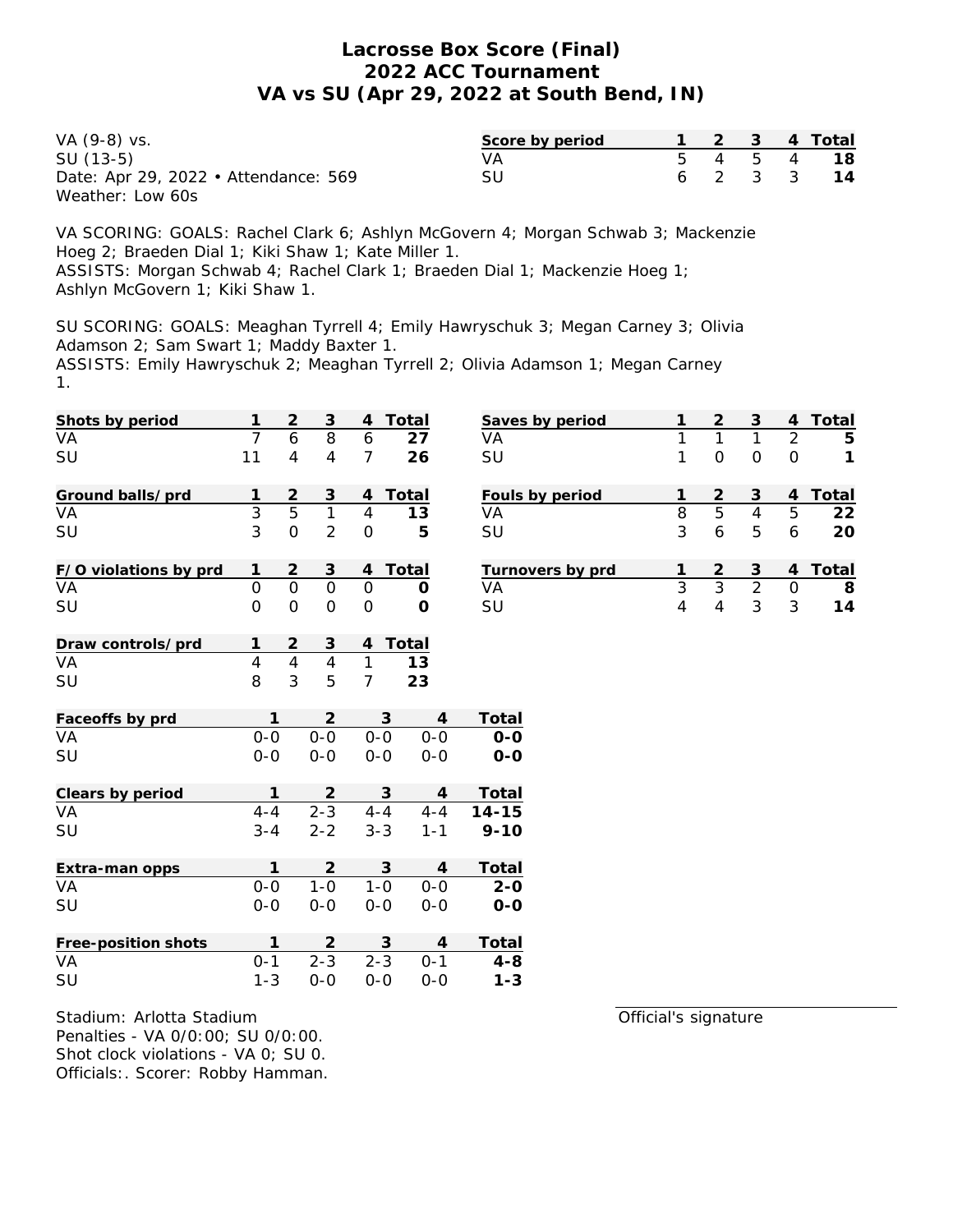| SU  |                           |                         |                |                          |                          |                |                          |               |    |         |         |                          |                |                |            |
|-----|---------------------------|-------------------------|----------------|--------------------------|--------------------------|----------------|--------------------------|---------------|----|---------|---------|--------------------------|----------------|----------------|------------|
| Pos | ##                        | Player                  | G              | A                        | Pts Sh                   |                | SO GB DC                 |               |    | FPS     | Face    | TO.                      | CT.            | Fo             | Pens       |
| m   | 3                         | Sam Swart               | 1              |                          | 1                        | 3              | $\overline{2}$           |               |    | $1 - 1$ |         | 2                        |                | 4              |            |
| m   | 8                         | Kate Mashewske          |                |                          |                          |                |                          |               |    |         |         |                          |                |                |            |
| g   | 11                        | Kimber Hower            |                |                          |                          |                |                          |               |    |         |         | 1                        |                |                |            |
| d   | 12                        | Katie Goodale           |                |                          |                          |                |                          |               |    |         |         | 1                        |                | 3              |            |
| a   | 18                        | Meaghan Tyrrell         | $\overline{4}$ | $\overline{2}$           | 6                        | 6              | 6                        |               |    |         |         | 1                        |                | $\overline{2}$ |            |
| m   | 20                        | Tessa Queri             |                | $\overline{\phantom{a}}$ | $\overline{\phantom{a}}$ |                | $\overline{\phantom{0}}$ |               |    |         |         |                          | 1              | 1              |            |
| a   | 22                        | Megan Carney            | 3              | 1                        | 4                        | 5              | 3                        |               | 1  |         |         | 3                        |                | 3              |            |
| d   | 26                        | Sarah Cooper            |                |                          |                          |                |                          | $\mathcal{P}$ | 10 |         |         |                          | 1              | 3              |            |
| d   | 31                        | <b>Hallie Simkins</b>   |                |                          |                          |                |                          |               |    |         |         |                          |                | 1              |            |
| m   | 45                        | <b>Bianca Chevarie</b>  |                | $\overline{\phantom{a}}$ |                          |                |                          | 1             |    |         |         | $\overline{\phantom{0}}$ | $\overline{2}$ |                |            |
| a   | 51                        | Emily Hawryschuk        |                | $\overline{2}$           | 5                        | 7              | 5                        |               |    |         |         | 2                        | 1              |                |            |
| m   | 55                        | Jenny Markey            |                |                          |                          |                |                          |               | 2  |         |         | $\overline{2}$           |                | 1              |            |
|     |                           | -- Substitutes --       |                |                          |                          |                |                          |               |    |         |         |                          |                |                |            |
|     | 1                         | Olivia Adamson          | $\mathcal{P}$  | 1                        | 3                        | $\mathcal{P}$  | $\mathcal{P}$            |               |    |         |         |                          |                | 1              |            |
|     | $\overline{2}$            | <b>Delaney Sweitzer</b> |                |                          |                          |                |                          |               |    |         |         |                          |                |                |            |
|     | 9                         | Julia Basciano          |                |                          |                          |                |                          |               |    |         |         |                          |                |                |            |
|     | 15                        | Natalie Smith           |                |                          |                          |                |                          |               | 3  | $0 - 1$ |         |                          |                |                |            |
|     | 23                        | Shira Parower           |                |                          |                          |                |                          |               |    |         |         | 1                        |                |                |            |
|     | 35                        | Savannah Sweitzer       |                |                          |                          |                |                          |               |    |         |         |                          |                |                |            |
|     | 49                        | Maddy Baxter            | 1              | $\overline{\phantom{a}}$ |                          | $\overline{2}$ |                          |               |    | $0 - 1$ |         | 1                        |                |                |            |
|     |                           | Totals                  | 14             | 6                        | 20                       | 26             | 19                       | 5             | 23 | $1 - 3$ | $0 - 0$ | 14                       | 5              | 20             | $0 - 0:00$ |
|     |                           |                         |                |                          |                          |                |                          |               |    |         |         |                          |                |                |            |
| #   |                           | Goalkeepers<br>Minutes  |                | GA                       |                          | W/L            |                          | Saves         |    |         |         |                          |                |                |            |
| 11  |                           | Kimber Hower<br>44:49   |                |                          | 14                       |                |                          |               |    |         |         |                          |                |                |            |
| 2   | Delaney Sweitzer<br>15:11 |                         |                |                          | 4                        |                |                          |               | 0  |         |         |                          |                |                |            |

Loss-Kimber Hower (11-5).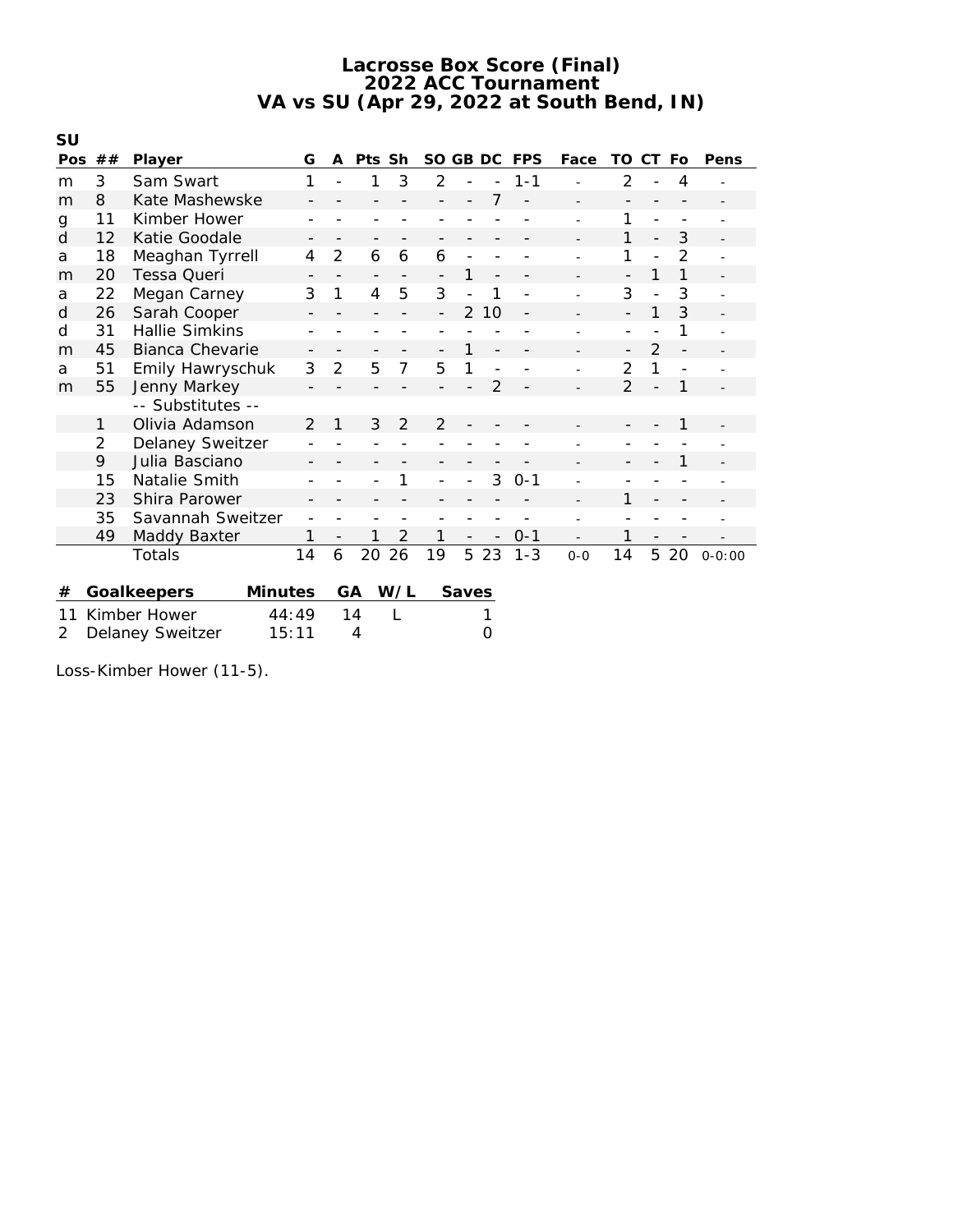| VA                           |                |                        |                |                |                |                |               |                          |               |            |         |                |     |                |            |
|------------------------------|----------------|------------------------|----------------|----------------|----------------|----------------|---------------|--------------------------|---------------|------------|---------|----------------|-----|----------------|------------|
| Pos                          | ##             | Player                 | G              | A              | Pts Sh         |                | SO GB DC      |                          |               | <b>FPS</b> | Face    | TO             | CT. | Fo             | Pens       |
| m                            | 2              | Devon Whitaker         |                |                |                |                |               |                          |               |            |         |                |     |                |            |
| d                            | 3              | Nina Garfinkel         |                |                |                |                |               |                          |               |            |         |                |     |                |            |
| m                            | 5              | Rachel Clark           | 6              | 1              | 7              | 8              | 6             | 1                        |               | $1 - 2$    |         |                |     |                |            |
| m                            | $\overline{7}$ | Mackenzie Hoeg         | $\overline{2}$ | 1              | 3              | 2              | $\mathcal{P}$ | 2                        | 1             |            |         | $\mathcal{P}$  |     | 3              |            |
| a                            | 14             | Morgan Schwab          | 3              | $\overline{4}$ | 7              | 5              | 4             | $\overline{\phantom{0}}$ |               | $O - 1$    |         | 1              |     | $\overline{2}$ |            |
| m                            | 15             | Aubrey Williams        |                |                | $\overline{a}$ | 1              |               | 1                        | 8             | $O - 1$    |         |                |     |                |            |
| a                            | 16             | Ashlyn McGovern        | 4              | 1              | 5              | 6              | 4             | 1                        |               | $3 - 3$    |         | $\overline{2}$ |     | $\mathcal{P}$  |            |
| m                            | 23             | Kiki Shaw              | 1              | 1              | 2              | 2              |               |                          | $\mathcal{P}$ |            |         |                |     | 2              |            |
| d                            | 26             | Megan Gordon           |                |                |                |                |               |                          |               |            |         |                |     |                |            |
| m                            | 28             | Maggie Bostain         |                |                |                |                |               |                          |               |            |         |                |     | 4              |            |
| m                            | 36             | Ellena Schildmeyer     |                |                |                |                |               |                          |               |            |         |                |     |                |            |
| g                            | 51             | Ashley Vernon          |                |                |                |                |               | 3                        |               |            |         |                |     |                |            |
|                              |                | -- Substitutes --      |                |                |                |                |               |                          |               |            |         |                |     |                |            |
|                              | 8              | Jaime Biskup           |                |                |                |                |               |                          |               |            |         |                |     |                |            |
|                              | 11             | Abby Manalang          |                |                |                |                |               | 1                        | 1             |            |         | 1              |     | $\overline{2}$ |            |
|                              | 21             | Kate Miller            | 1              |                | 1              | 1              | 1             | 1                        |               |            |         |                |     |                |            |
|                              | 29             | <b>Braeden Dial</b>    | 1              | 1              | 2              | $\overline{2}$ | 1             |                          |               | $0 - 1$    |         |                |     | $\overline{2}$ |            |
|                              | 37             | Myla Grace Barnett     |                |                |                |                |               | 1                        |               |            |         |                | 3   |                |            |
|                              |                | Totals                 | 18             | 9              | 27             | 27             | 19            | 13                       | 13            | $4 - 8$    | $O - O$ | 8              | 6   | 22             | $0 - 0:00$ |
|                              |                |                        |                |                |                |                |               |                          |               |            |         |                |     |                |            |
| #                            |                | Goalkeepers<br>Minutes |                |                | GA             | W/L            |               | Saves                    |               |            |         |                |     |                |            |
| 60:00<br>Ashley Vernon<br>51 |                |                        |                |                | 14             | W              |               |                          | 5             |            |         |                |     |                |            |

Win-Ashley Vernon (9-8).